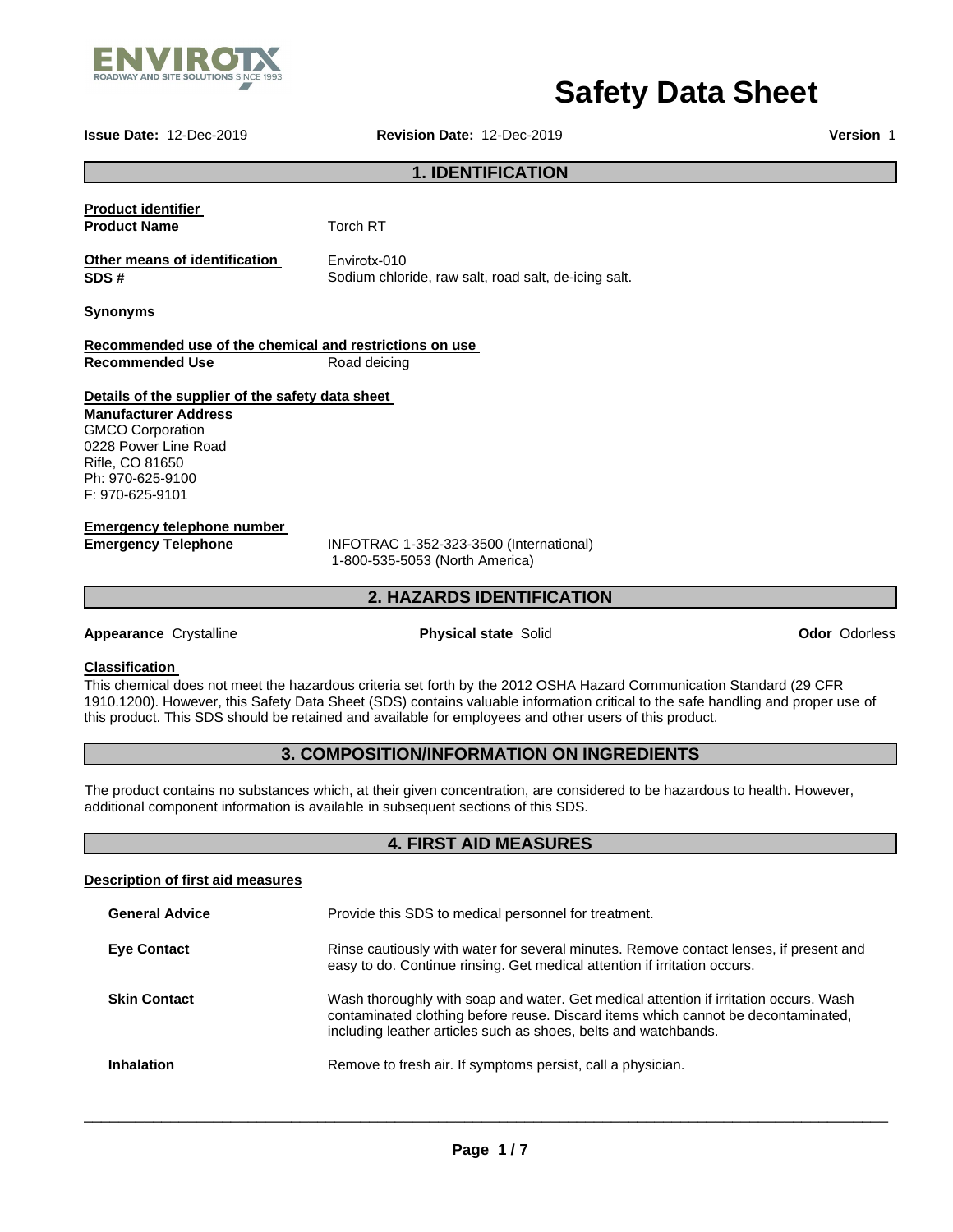| Ingestion                 | Rinse mouth. Do not induce vomiting without medical advice. If conscious give 2 glasses of<br>water to dilute. Never give anything by mouth to an unconscious person. If ingestion of a<br>large amount does occur, call a poison control center immediately.                                                                             |
|---------------------------|-------------------------------------------------------------------------------------------------------------------------------------------------------------------------------------------------------------------------------------------------------------------------------------------------------------------------------------------|
|                           | Most important symptoms and effects, both acute and delayed                                                                                                                                                                                                                                                                               |
| <b>Symptoms</b>           | Direct contact with eyes may cause temporary irritation. Direct contact with skin can cause<br>irritation or redness. Overexposure may be irritating to the respiratory tract. If a large<br>quantity has been ingested: Abdominal pain; Diarrhea; Nausea; Vomiting; Tingling in hands<br>and feet; Weak pulse; Circulatory disturbances. |
|                           | Indication of any immediate medical attention and special treatment needed                                                                                                                                                                                                                                                                |
| <b>Notes to Physician</b> | Treat symptomatically and supportively.                                                                                                                                                                                                                                                                                                   |

### **5. FIRE-FIGHTING MEASURES**

### **Suitable Extinguishing Media**

Use extinguishing measures that are appropriate to local circumstances and the surrounding environment.

### **Unsuitable Extinguishing Media** None known.

### **Specific Hazards Arising from the Chemical**

Non-flammable.

**Hazardous combustion products** Hydrogen chloride. Chlorine gas. Potassium oxides.

### **Protective equipment and precautions for firefighters**

As in any fire, wear self-contained breathing apparatus pressure-demand, MSHA/NIOSH (approved or equivalent) and full protective gear.

# **6. ACCIDENTAL RELEASE MEASURES**

### **Personal precautions, protective equipment and emergency procedures**

| <b>Personal Precautions</b>                          | Keep unnecessary and unprotected people away from area of spill. Wear protective<br>clothing as described in Section 8 of this safety data sheet.                                                                                                       |  |
|------------------------------------------------------|---------------------------------------------------------------------------------------------------------------------------------------------------------------------------------------------------------------------------------------------------------|--|
| <b>Environmental precautions</b>                     |                                                                                                                                                                                                                                                         |  |
| <b>Environmental precautions</b>                     | U.S.A. regulations require reporting spills of this material that could reach any surface<br>waters. The toll free number for the U.S. Coast Guard National Response Center is (800)<br>424-8802. See Section 12 for additional Ecological Information. |  |
| Methods and material for containment and cleaning up |                                                                                                                                                                                                                                                         |  |
| <b>Methods for Containment</b>                       | Prevent further leakage or spillage if safe to do so. Contain spills to prevent migration and<br>entry into any waterway.                                                                                                                               |  |
| <b>Methods for Clean-Up</b>                          | Material is a solid and may be swept up. Collect material for disposal at approved site.<br>Ventilate the area with fresh air.                                                                                                                          |  |
| <b>7. HANDLING AND STORAGE</b>                       |                                                                                                                                                                                                                                                         |  |

### **Precautions for safe handling**

**Advice on Safe Handling** Handle in accordance with good industrial hygiene and safety practice. Wear protective gloves/protective clothing and eye/face protection. Wash face, hands and any exposed skin thoroughly after handling. Do not eat, drink or smoke when using this product.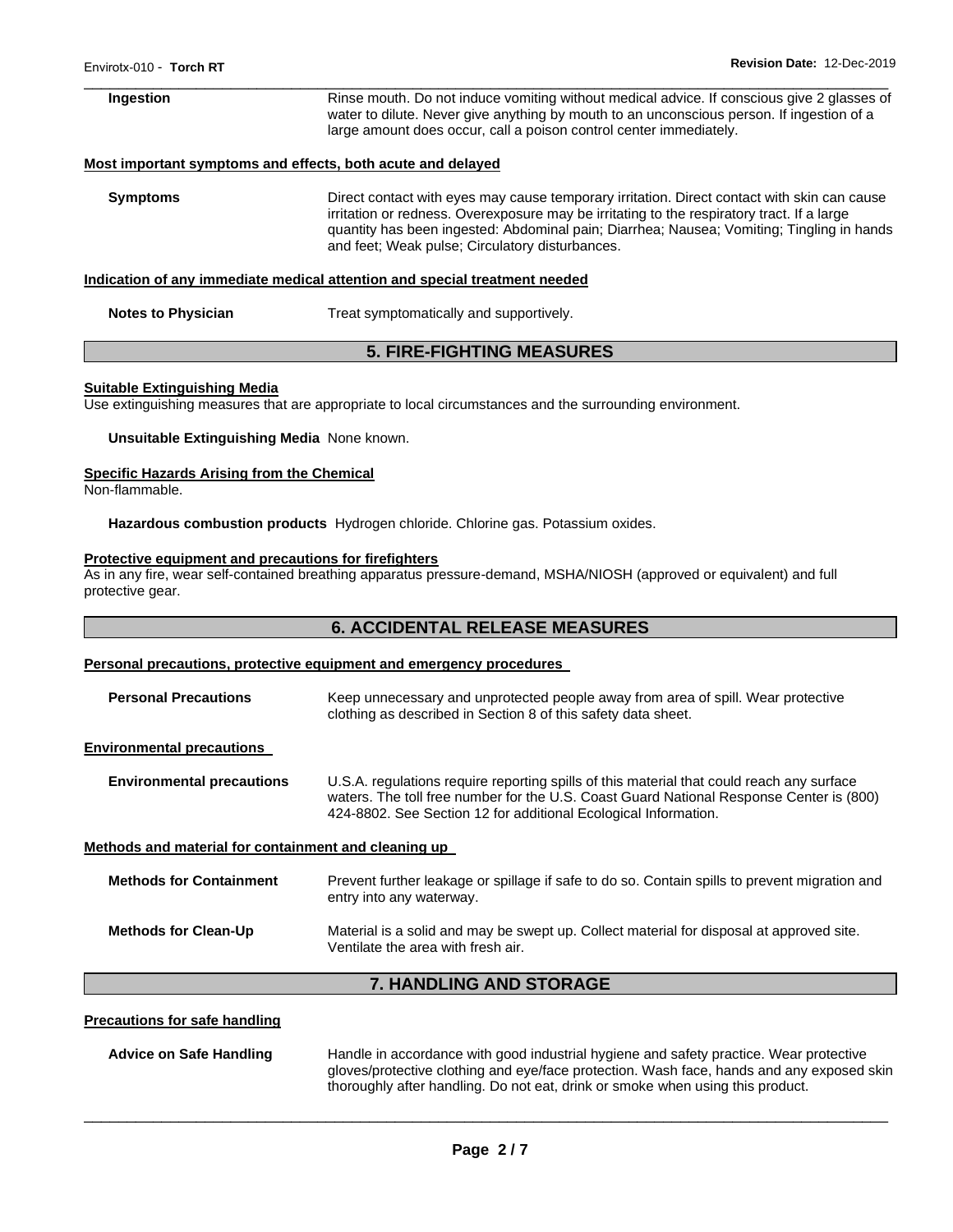### **Conditions for safe storage, including any incompatibilities**

| <b>Storage Conditions</b>     | Keep containers tightly closed in a dry, cool and well-ventilated place. Store away from<br>incompatible materials. Protect from moisture.                                                                                 |
|-------------------------------|----------------------------------------------------------------------------------------------------------------------------------------------------------------------------------------------------------------------------|
| <b>Packaging Materials</b>    | Avoid contact with aluminum or carbon steel to minimize corrosion.                                                                                                                                                         |
| <b>Incompatible Materials</b> | Contact with acids liberates toxic gas (chlorine).<br>Lithium<br>Interhalogens (bromide, triflourite, etc)<br>Acids<br>Oxidizing agents<br>Iron.<br>Cement<br>Contact with strong acids may produce hydrogen chlorine gas. |

# **8. EXPOSURE CONTROLS/PERSONAL PROTECTION**

| <b>Exposure Guidelines</b>                                            | This product, as supplied, is not known to contain any materials with established<br>occupational exposure limits.                                                                                                                                                                                                                                                    |  |
|-----------------------------------------------------------------------|-----------------------------------------------------------------------------------------------------------------------------------------------------------------------------------------------------------------------------------------------------------------------------------------------------------------------------------------------------------------------|--|
| Appropriate engineering controls<br><b>Engineering Controls</b>       | Use process enclosures, local exhaust ventilation or other engineering controls to keep<br>airborne levels below recommended exposure limits. If user operations generate dust, fume<br>or mist, use ventilation to keep exposure to airborne contaminants below exposure limit.<br>Emergency eye wash stations and showers should be available within the work area. |  |
| Individual protection measures, such as personal protective equipment |                                                                                                                                                                                                                                                                                                                                                                       |  |
| <b>Eve/Face Protection</b>                                            | Safety glasses with side shields. Refer to 29 CFR 1910.133 for eye and face protection<br>regulations.                                                                                                                                                                                                                                                                |  |
| <b>Skin and Body Protection</b>                                       | Wear protective gloves and protective clothing. Refer to 29 CFR 1910.138 for appropriate<br>skin and body protection.                                                                                                                                                                                                                                                 |  |
| <b>Respiratory Protection</b>                                         | If necessary, wear a MSHA/NIOSH-approved respirator. Refer to 29 CFR 1910.134 for<br>respiratory protection requirements.                                                                                                                                                                                                                                             |  |

**General Hygiene Considerations** Handle in accordance with good industrial hygiene and safety practice. Wash face, hands and any exposed skin thoroughly after handling. Wash contaminated clothing before reuse.

# **9. PHYSICAL AND CHEMICAL PROPERTIES**

### **Information on basic physical and chemical properties**

| <b>Physical state</b><br>Appearance<br>Color | Solid<br>Crystalline<br>Color varies by specification | Odor<br><b>Odor Threshold</b> | Odorless<br>Not determined |
|----------------------------------------------|-------------------------------------------------------|-------------------------------|----------------------------|
| <b>Property</b>                              | Values                                                | Remarks • Method              |                            |
| рH                                           | $6 - 8$                                               |                               |                            |
| Melting point / freezing point               | $801^{\circ}$ C                                       |                               |                            |
| Boiling point / boiling range                | $1465^{\circ}$ C                                      |                               |                            |
| <b>Flash point</b>                           | Not determined                                        |                               |                            |
| <b>Evaporation Rate</b>                      | Not determined                                        |                               |                            |
| <b>Flammability (Solid, Gas)</b>             | Not determined                                        |                               |                            |
| <b>Flammability Limit in Air</b>             |                                                       |                               |                            |
| Upper flammability or explosive<br>limits    | Not determined                                        |                               |                            |
| Lower flammability or explosive<br>limits    | Not determined                                        |                               |                            |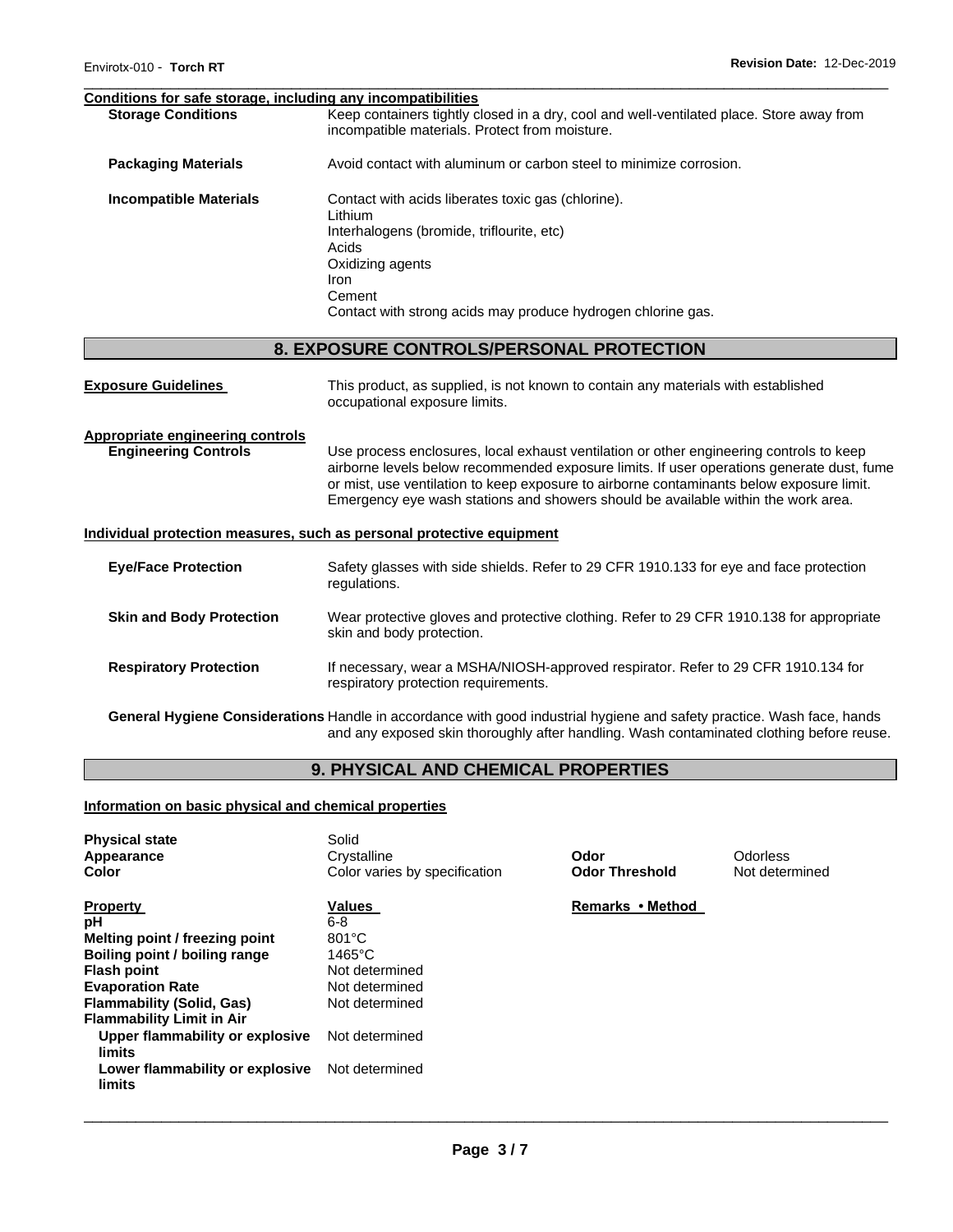| Not determined |
|----------------|
| Not determined |
| 2.14           |
| 26%            |
| Not determined |
| Not determined |
| Not determined |
| Not determined |
| Not determined |
| Not determined |
| Not determined |
| Not determined |
|                |

# **10. STABILITY AND REACTIVITY**

### **Reactivity**

Not reactive under normal conditions.

### **Chemical stability**

Stable under recommended storage conditions.

### **Possibility of hazardous reactions**

None under normal processing.

**Hazardous Polymerization** Under normal conditions of storage and use, hazardous polymerization will not occur.

### **Conditions to Avoid**

Incompatible Materials. Protect from moisture.

# **Incompatible materials**

Contact with acids liberates toxic gas (chlorine). Lithium Interhalogens (bromide, triflourite, etc) Acids Oxidizing agents Iron **Cement** Contact with strong acids may produce hydrogen chlorine gas.

### **Hazardous decomposition products**

Hydrogen chloride. Chlorine gas. Magnesium oxides.

# **11. TOXICOLOGICAL INFORMATION**

### **Information on likely routes of exposure**

| <b>Eye Contact</b>  | Direct contact with eyes may cause temporary irritation.                                                                                                 |
|---------------------|----------------------------------------------------------------------------------------------------------------------------------------------------------|
| <b>Skin Contact</b> | Prolonged contact may cause redness and irritation.                                                                                                      |
| <b>Inhalation</b>   | Prolonged exposure may cause irritation.                                                                                                                 |
| Ingestion           | If a large quantity has been ingested : Abdominal pain; Diarrhea; Nausea; Vomiting;<br>Tingling in hands and feet; Weak pulse; Circulatory disturbances. |

### **Component Information**

| <b>Chemical name</b> | Oral LD50       | <b>Dermal LD50</b> | <b>Inhalation LC50</b>                       |
|----------------------|-----------------|--------------------|----------------------------------------------|
| Sodium Chloride      | Rat<br>= 3 g/kg | Rabbit<br>, g/ko   | Rat<br>. 42<br>a/m <sup>3</sup><br>. .<br>τ. |
| 7647-<br>$-14-5$     |                 |                    |                                              |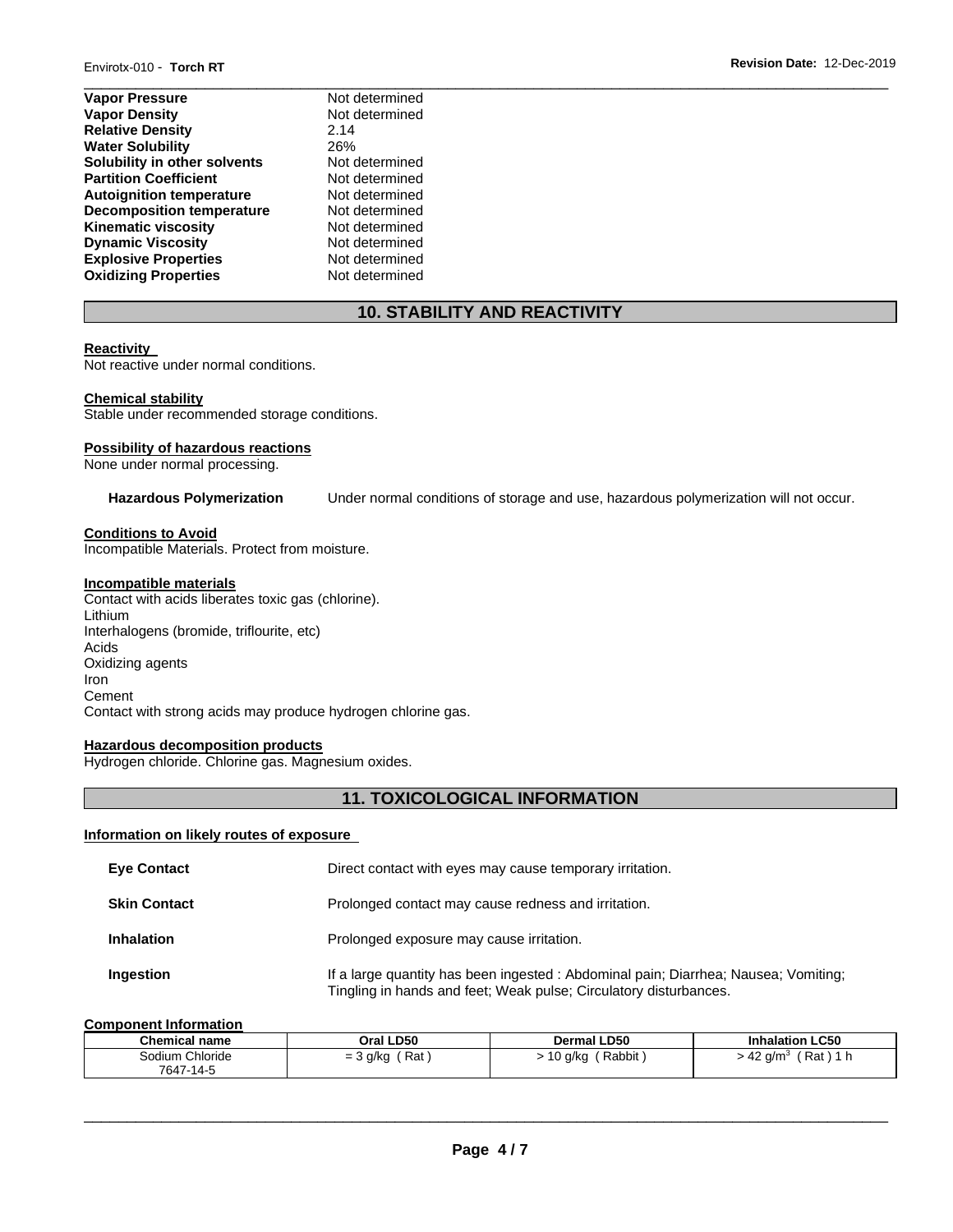### **Symptoms related to the physical, chemical and toxicological characteristics**

**Symptoms Please see section 4 of this SDS for symptoms.** 

# **Delayed and immediate effects as well as chronic effects from short and long-term exposure**

Based on the information provided, this product does not contain any carcinogens or potential carcinogens as listed by OSHA, IARC or NTP.

# **Numerical measures of toxicity**

No values to calculate.

# **12. ECOLOGICAL INFORMATION**

## **Ecotoxicity**

The product is not classified as environmentally hazardous. However, this does not exclude the possibility that large or frequent spills can have a harmful or damaging effect on the environment.

### **Component Information**

| <b>Chemical name</b> | Algae/aguatic plants | Fish                               | <b>Crustacea</b>                  |
|----------------------|----------------------|------------------------------------|-----------------------------------|
| Sodium Chloride      |                      | 4747 - 7824: 96 h Oncorhynchus     | 340.7 - 469.2: 48 h Daphnia magna |
| 7647-14-5            |                      | mykiss mg/L LC50 flow-through      | mg/L EC50 Static 1000: 48 h       |
|                      |                      | 12946: 96 h Lepomis macrochirus    | Daphnia magna mg/L EC50           |
|                      |                      | mg/L LC50 static 5560 - 6080: 96 h |                                   |
|                      |                      | Lepomis macrochirus mg/L LC50      |                                   |
|                      |                      | flow-through 7050: 96 h Pimephales |                                   |
|                      |                      | promelas mg/L LC50 semi-static     |                                   |
|                      |                      | 6020 - 7070: 96 h Pimephales       |                                   |
|                      |                      | promelas mg/L LC50 static 6420 -   |                                   |
|                      |                      | 6700: 96 h Pimephales promelas     |                                   |
|                      |                      | mg/L LC50 static                   |                                   |

### **Persistence/Degradability**

Not determined.

#### **Bioaccumulation**

Not determined.

### **Mobility**

Not determined

### **Other Adverse Effects**

None known

### **13. DISPOSAL CONSIDERATIONS**

| <b>Waste Treatment Methods</b><br><b>Disposal of Wastes</b> | Disposal should be in accordance with applicable regional, national and local laws and<br>regulations.                         |  |
|-------------------------------------------------------------|--------------------------------------------------------------------------------------------------------------------------------|--|
| <b>Contaminated Packaging</b>                               | Disposal should be in accordance with applicable regional, national and local laws and<br>regulations.                         |  |
| <b>14. TRANSPORT INFORMATION</b>                            |                                                                                                                                |  |
| <b>Note</b>                                                 | Please see current shipping paper for most up to date shipping information, including<br>exemptions and special circumstances. |  |
| <u>DOT</u>                                                  | Not regulated                                                                                                                  |  |
| <b>IATA</b>                                                 | Not regulated                                                                                                                  |  |
| <b>IMDG</b>                                                 | Not regulated                                                                                                                  |  |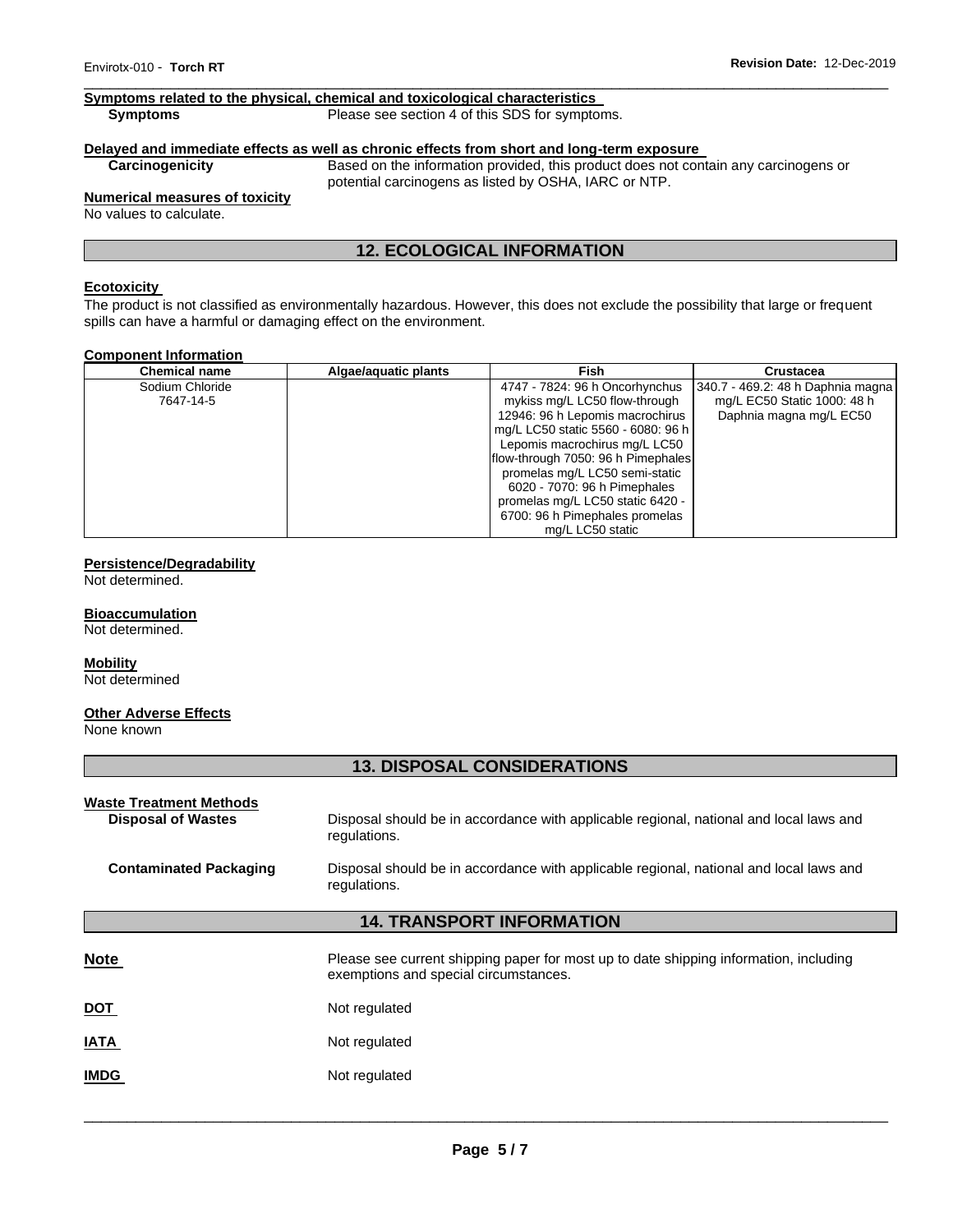# **15. REGULATORY INFORMATION**

### **International Inventories**

| <b>Chemical name</b> | <b>TSCA TSCA Inventory DSL/NDSL EINECS/ELI</b><br><b>Status</b> | <b>NCS</b> | <b>ENCS</b> | <b>IECSC</b> | <b>KECL</b> | <b>PICCS</b> | <b>AICS</b> |
|----------------------|-----------------------------------------------------------------|------------|-------------|--------------|-------------|--------------|-------------|
| Sodium Chloride      | ACTIVE                                                          |            |             |              |             |              |             |

**Legend:** 

*TSCA - United States Toxic Substances Control Act Section 8(b) Inventory* 

*DSL/NDSL - Canadian Domestic Substances List/Non-Domestic Substances List* 

*EINECS/ELINCS - European Inventory of Existing Chemical Substances/European List of Notified Chemical Substances* 

*ENCS - Japan Existing and New Chemical Substances* 

*IECSC - China Inventory of Existing Chemical Substances* 

*KECL - Korean Existing and Evaluated Chemical Substances* 

*PICCS - Philippines Inventory of Chemicals and Chemical Substances* 

*AICS - Australian Inventory of Chemical Substances* 

### **US Federal Regulations**

### **CERCLA**

This material, as supplied, does not contain any substances regulated as hazardous substances under the Comprehensive Environmental Response Compensation and Liability Act (CERCLA) (40 CFR 302) or the Superfund Amendments and Reauthorization Act (SARA) (40 CFR 355).

### **SARA 311/312 Hazard Categories**

This material does not contain any SARA 311-312 chemicals above the minimum levels

### **SARA 313**

Section 313 of Title III of the Superfund Amendments and Reauthorization Act of 1986 (SARA). This product does not contain any chemicals which are subject to the reporting requirements of the Act and Title 40 of the Code of Federal Regulations, Part 372

### **CWA (Clean Water Act)**

This product does not contain any substances regulated as pollutants pursuant to the Clean Water Act (40 CFR 122.21 and 40 CFR 122.42)

### **US State Regulations**

### **California Proposition 65**

This product does not contain any Proposition 65 chemicals.

### **U.S. State Right-to-Know Regulations**

This product does not contain any substances regulated under applicable state right-to-know regulations